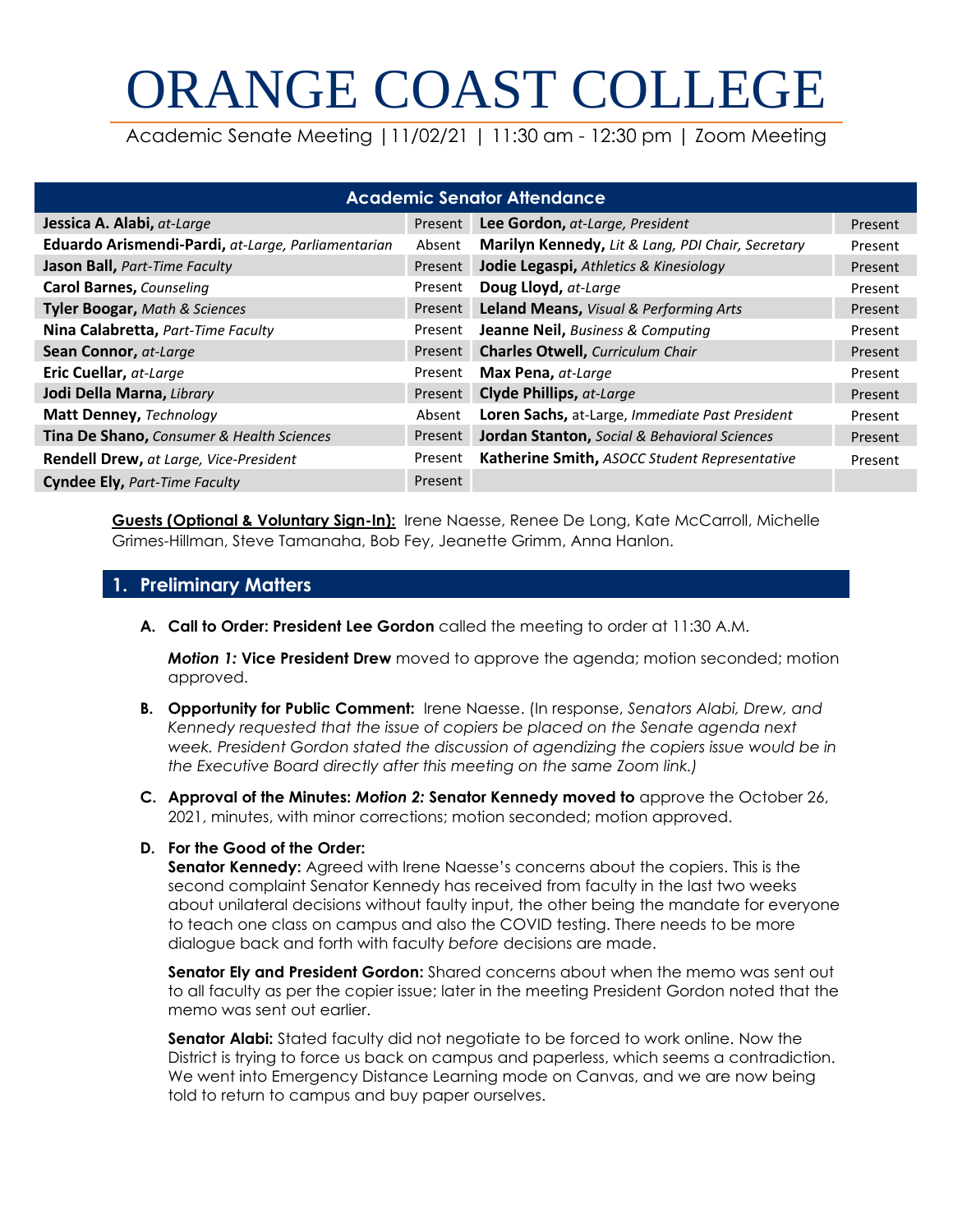# **2. Consent Agenda**

No items.

# **3. Officer, Senator, & Committee Reports**

#### **A. President and Vice President's Reports:**

#### **Vice President's Report – Rendell Drew:**

**Faculty Funding Opportunities Grant:** Encouraged senators and their faculty division members to consider applying for a District Foundation Faculty Funding Opportunities Grant: ten grants at \$2,000 each. The deadline to apply is Friday, December 17. Faculty with innovative ideas should take advantage of this. There is a rubric to measure how the grants will be awarded. **Senator Means** highly recommends faculty to apply for the grants. He has received three of them in the past and has been able to build things for his programs, funds that he would never have gotten through ARRs. It was an easy process and worthwhile. **Transparency Committee Update on the HSI:** Vice-President Drew stated that the Senate is waiting on the status or update on the HSI grant. **Senator Phillips** stated that the Transparency Committee has received information on the HSI grant. They are evaluating it. However, they have a lot of information that they have to look at. They will postpone reporting on it for now until the beginning of the spring semester. They will invite the HSI committee.

**Faculty Handbook:** There was a call out to find volunteers to help with updating the faculty handbook. The volunteers include Senator Arismendi-Pardi, Senator Cuellar, Senator Ball, Professor Leland Paxton, and Vice-President Drew.

**Shared Governance Training:** The Senate would like to move forward with shared governance training. The training would include 10+1 and collegial consultation. There is more information to come.

**Copiers:** The copiers issue was discussed at the Senate at the beginning of the semester. It was the Senate's understanding that the issue was resolved at that time at the College Council meeting and via the deans. The copiers issue is also a working condition, and "CFE President Schneiderman has chimed in, so I hope he will be able to speak on this." It is the hope of the Senate to work alongside administration to figure out a solution to continue to serve students the best way possible.

#### **President's Report – Lee Gordon:**

**Full-Time Faculty Hiring Prioritization Process:** The college already has a process for two new faculty positions that will be filled. They are prioritizing eleven new faculty positions. It may be some time before we again have double digit numbers of new hires. They are taking this process seriously. As part of the process, the departments that have requested each hire have a pitch session of three to five minutes to make their case for the position(s) they are requesting. That will take place on Wednesday. There is a full agenda between noon and three o'clock where each speaker for a position has a few minutes to make their claim for why this should be prioritized. They have already done the first part of the process going through the written applications and voting on the material that was presented in writing. Then the members of the subcommittee on the full-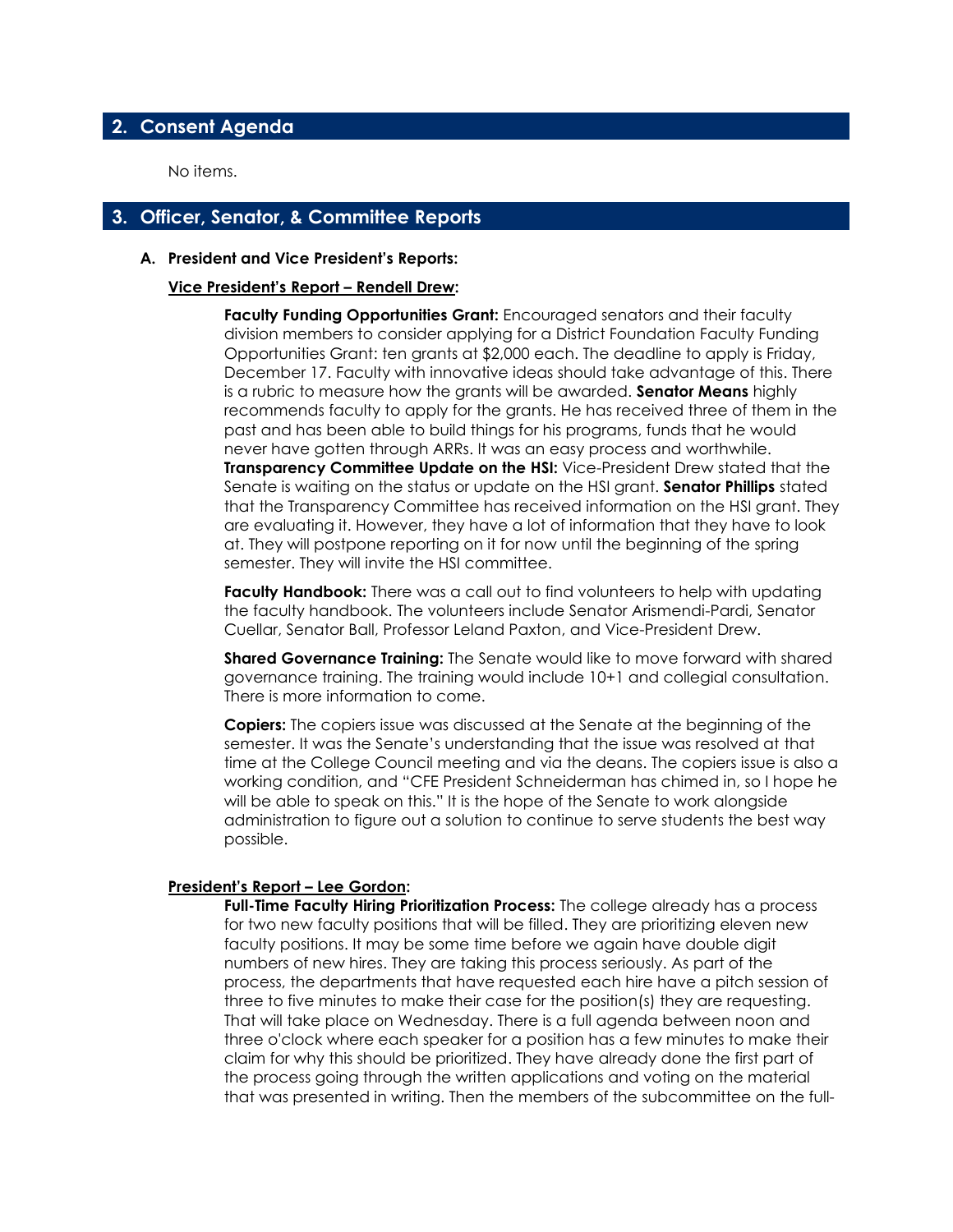time faculty hiring prioritization subcommittee will again go through the ranking process based on the material from the sessions. President Gordon encourages senators to attend via Zoom. Those interested in attending the session can reach out to Beatriz Rodriguez, the Senate's administrative assistant, to obtain the Zoom link.

#### **B.** Union/Bargaining Unit Report – Rob Schneiderman:

**Copiers –** CFE President Schneiderman sent a letter to the Senate Executive Board talking about the need to have a united front with management. The Office of Instruction is accountable for the copiers issue; they are the responsible party; they can resolve this quickly. They were the ones that removed the copiers; they are the ones that can put copiers back in. It is an equity issue. It is a working conditions issue. It is a curriculum issue. The resolution done by administration was not effective and that needs to be called out. He hopes to see the copiers on a future senate agenda.

**Testing and Vaccine Mandates and Student Exposures:** CFE came to a resolution with administration on most of the issues. Faculty that have COVID-positive students on campus have to act quickly; they have to notify the students and management and the faculty may be able to take one (physical) day off and convert it to remote. After that, administrative approval is required. Finally, CFE is working with management to allow the checking of students who receive services that are in close contact with others who may not be vaccinated or may not have been tested. These are places such as the library, counseling, and tutoring center with very high contact and long-term exposure. They want to make sure those offices are allowed to check the status of the students coming into close contact with faculty.

- **C. Budget Update – Senator Ely** stated that there is a correction from the numbers stated during last week's meeting. The amount allocated to the ARR process is \$500, 000 not \$300,000.
- **D. Diversity, Equity, and Inclusiveness Initiatives – Jessica Alabi** reported that they are making progress with Ethnic Studies compliance. They submitted several classes to the Curriculum Committee to further develop the choices that students will have.
- **E.** Part-Time Faculty Caucus Cyndee Ely reported that the Part-Time Communities of Practice October session did not get enough enrollment, so they postponed it to next Wednesday, November 10. They will be presenting on critical thinking. It is more than just a buzz term. They are diving into what it means and hopefully looking at some tools that they can use both in the classrooms and remotely to assess and promote critical thinking in students. It will be Wednesday, November 10, from 4:30 to 6:30 pm. Faculty can register in Cornerstone.
- **F. Multicultural Center Committee – Coordinator Rendell Drew** reported that the Multicultural Center set up a Día de Los Muertos altar along with Senator Cuellar, Nathan Jensen, Jordan Stanton, Martha Guevara, and Natalia.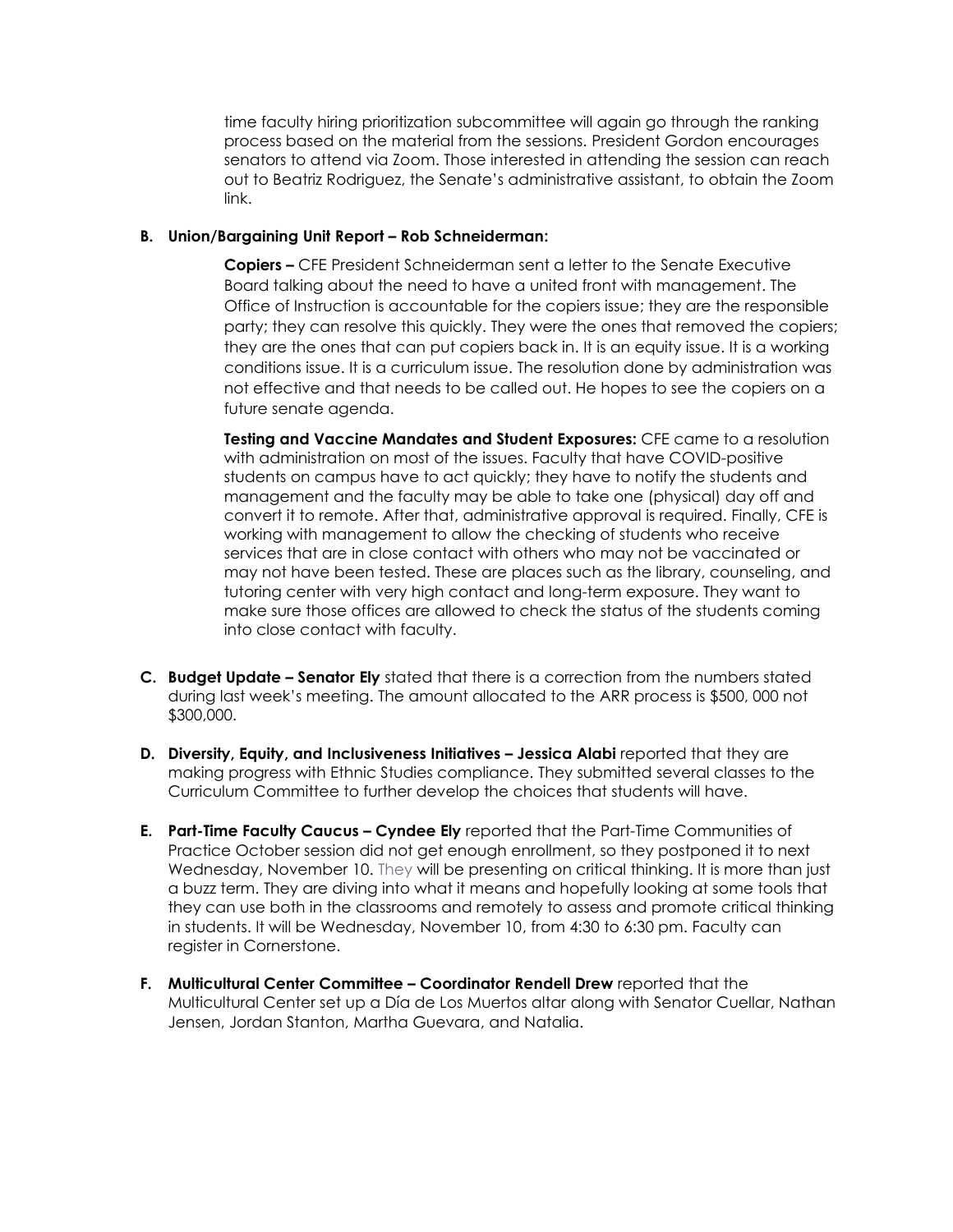### **4. New Business**

**A. Plenary Resolutions – Jessica Ayo Alabi:** Displayed and summarized the major [resolutions](https://asccc.org/file/2021-resolutions-packet-discussion-nov-2-2021-finaldocx) that will be discussed during the statewide plenary. Resolutions on the consent calendar are considered non-controversial. She pointed out some of the resolutions, and for example, the System-Level Zero-Textbook-Cost Resources, OER, which has become very popular.

It is the other longer list of resolutions that focus on other issues that might have more debate.

There are some that OCC faculty would really be interested in, for example, the Equity in Science, Technology and Engineering resolution. OCC is already doing some work in STEM and Equity. Another resolution is looking at dividing zero-cost from low-cost course materials, as not all faculty are ready to move zero cost.

There is a resolution on Transfer Pathway Guarantees. The college does have some articulation agreements but now that it is in guided pathways there are some concerns that it does not have pathway guarantees.

There are curriculum resolutions that will be important. Many faculty members have worked on course outlines of record. However, none of them have ever had any type of requirement, though some of them may have on their own, included equity issues. None of them had ever had a requirement to put in culturally responsive curriculum, equity mindedness and anti-racism, on outlines of record. That will be a widely debated as a resolution.

A resolution on Adopting the Role of Faculty in Tutoring and Learning Centers is probably going to be discussed. The college has a faculty coordinator in tutoring, but faculty are not necessarily directly involved in the Tutoring Center. They have talked about a faculty teaching and learning center.

The focus of resolution on the Support Diversity, Equity and Inclusion-Focus Hiring Practices is that there are two minimum qualifications for hiring. Most colleges have focused on the discipline minimum qualification, but not the minimum qualification that focuses on being sensitive to diversity. What this particular professional standard focuses on is changing Ed codes so when people are going through the applications, they will also have to look at the minimum qualification for that. The issue will be what kind of rubric people would use. It is much easier to look at people's transcripts, degrees, for the discipline minimal qualification, but how do people look at the minimum qualification for the second minimum?

The concern about the Advocate for Electronic Access to Required Course Materials resolution is that as colleges move out of a pandemic and back on campuses there is concern that they will not continue to advocate for students who are taking online classes and continue for them to have access to required course materials. The concern is that colleges will just go back to things the way they were and forget about all the support that students who are still taking classes online will need. Many faculty members know that during the pandemic, they found really innovative things they can do online, although others wanted to get back to campus. *A lot of colleges have found that they really need to figure out how to do both*.

She asked senators to look at the resolutions and contact President Gordon as he is our delegate with voting rights.

**President Gordon:** Advised senators to go to the ASCCC website and look under "Plenary," where the resolutions are listed publicly.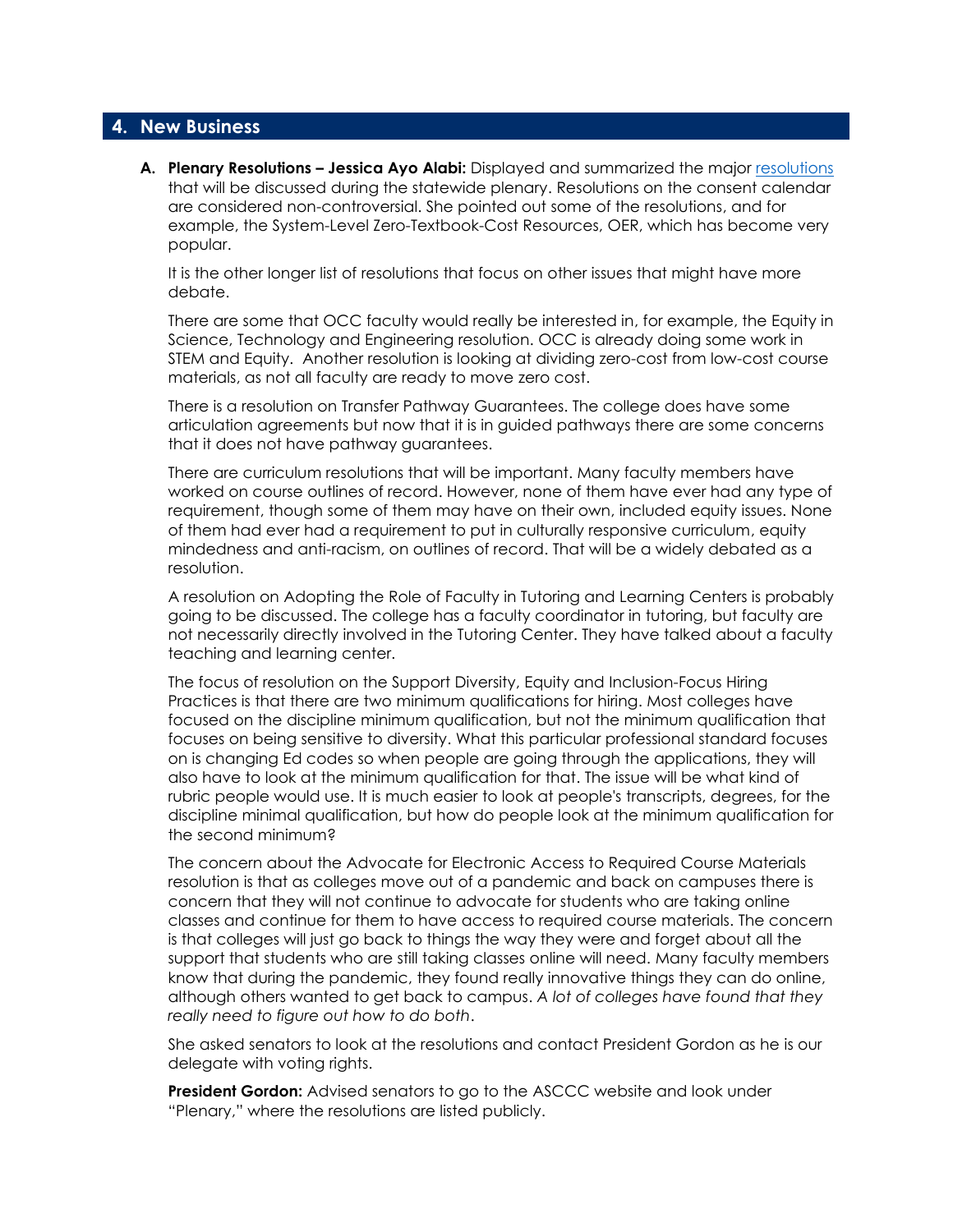**Senator Alabi** stated that she is the Black Caucus Co-chair at the state level. She is also a liaison to the Executive Committee of the Academic Senate at the state level. She is not a delegate that votes for the resolutions. She look at issues for the caucus that affect equity issues and things that affect African-American faculty and African-American students. She does not want anyone to think that she goes to the meeting and votes on issues from a black perspective. She wanted to thank the Senate for supporting her work at a state level.

**President Gordon:** Stated that the state academic senate works similarly to local Senates, with committees or caucuses. There are approximately eight recognized caucuses, and Senator Alabi holds an official position at one of them.

**Senator Kennedy**: Asked if Senator Alabi could review resolution 7.02 F21 HyFlex Modality Accounting and Apportionment.

**Senator Alabi:** Stated that the resolution asks for a system definition of the hybrid modality, mainly for coding and distance education. Part of the problem is locally, we have a definition, and it works well, but it does not seem like the Chancellor's office has a definition. They are trying to address continuity.

**Senator Kennedy:** The resolution looks like it might give more consistency to what hybrid means, because I think some of the definitions are fluid on campus no matter who you talk to. In breakout sessions on hybrids at other conferences, the definition is different from campus to campus. I'm hoping that we'll clarify that a bit. What I'm hearing from faculty in the last two weeks is that the District is fairly behind other campuses in terms of understanding and implementing hybrids and flexibility. The flexibility of the percentage of online and live teaching needs to be more accommodating to student needs.

**Senator Alabi:** Noted she had similar experiences and perspectives, some based on visiting other classrooms as an evaluator.

**Vice-President Drew:** Thanked Senator Alabi for her work at the local and statewide Academic Senate. He would like to hear more about DEI focus in hiring practices, equity in STEM, the Teaching and Learning Center, etc. The hope is to bring some items back to future Academic Senate agendas.

**Senator Alabi:** Displayed and summarized the Support Diversity, Equity and Inclusion-Focus Hiring Practices. She also emphasized that there is a Social Justice policy that came out in June 2021 from the ACCJC. There are some things that need to change to keep accreditation right and so moving in the right direction. She would like to see OCC on the cutting edge and as leaders in this and not having to be forced to move in the right direction.

**President Gordon:** Thanked Senator Alabi for her work.

**B. Evaluation of Contract Faculty Members (Tenure-Track) – Marilyn Kennedy:** Presented the portion of the CFE contract on Tenure-Track Evaluation, the October-posted sunshining statement between CFE and the Administration, and the Ed Code that states that the Union consults with the Senate in terms of what faculty would like to see in the evaluation negotiations process *before* negotiations take place. This has been happening at the Senate since about 2010.

She noted that the sunshining statement stipulates the tenure-track section of the contract of evaluations will be negotiated, focusing on the quality, fairness, objectivity of the tenure-track evaluation team, and also the training of them to help make a quality instructor. She is presenting the ideas and language so that if faculty have seen anything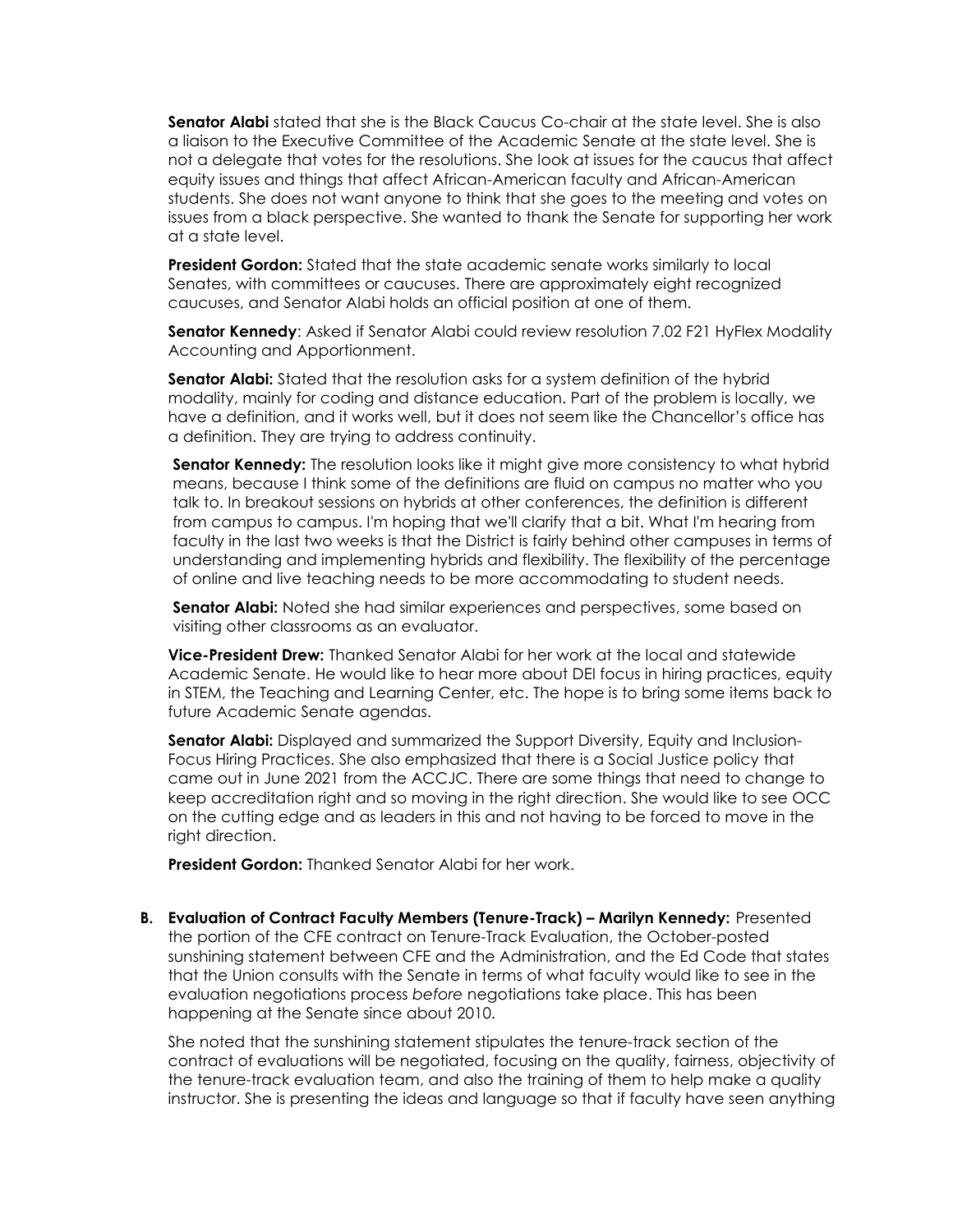that does not work or has been consistently a problem to submit ideas. She reviewed the following parts of the tenure-track evaluation contract section:

- Evaluations will be at done at least once in each academic year
- As per diversity, it states that "The peer review process shall be on a departmental or divisional basis, and will address the forthcoming demographics of California, and the principles of affirmative action. The process shall require that the peer reviewing are both representative of the diversity of California and sensitive to affirmative action concerns, all without compromising quality and excellence in teaching"
- If a tenure-track committee member is presenting a problem with being unfair or not doing their duty, there is a fall back to look at that and potentially replace that person.
- The potential for excellence is part of criteria. Already included in the contract is language for sensitivity and responsiveness to the needs of individual students.
- Modalities of teaching, academic freedom, and due process are included.

One the pieces of feedback she has received from her division is that faculty do not like to have the same out-of-department person each time but rather various faculty representatives in order to gain different viewpoints and perspectives.

**Senator Drew:** Asked if OCC already offers any training before faculty serve on any hiring committee and if there have been any ways of moving forward to come up with a system rubric.

**Senator Kennedy:** Noted that the District and campus have EEO and tenure-committee training, respectively. There is a second part of this where the faculty have that training if they are going to be on a tenure-track team. Years ago, she originally researched and wrote that contract language and worked with a committee on it, and the intent was not to have the training be rote where the contract portion is read [by the union and administration] and gone over but to broaden faculty evaluation knowledge and perspectives. For example, have something like a FLEX day activity where tenure-track evaluation team members (and others) could pick breakout sessions on what they wanted to learn but not have everyone go to the same breakout sessions, but later meet and share what they learned. That is how some campuses have done training [in breakout sessions]. Ideally, she would like to see a move away from reading and reviewing written contract language and a movement to a broadening and understanding of perspectives in evaluation and in guiding the tenure-track faculty member into excellent teachers of their own.

She noted that if any senators wish to have a copy of this material, they can request it from the Senate support staff, as Senator Kennedy will forward it to the staff for sharing.

**CFE President Schneiderman:** Stated that the first FLEX day is coordinated by management with faculty but the second one is primarily faculty purview, so the proposal that Senator Kennedy discussed would probably work very well there.

# **5. Adjournment of the Regular Meeting**

**President Gordon** adjourned the meeting at 12:26 p.m.